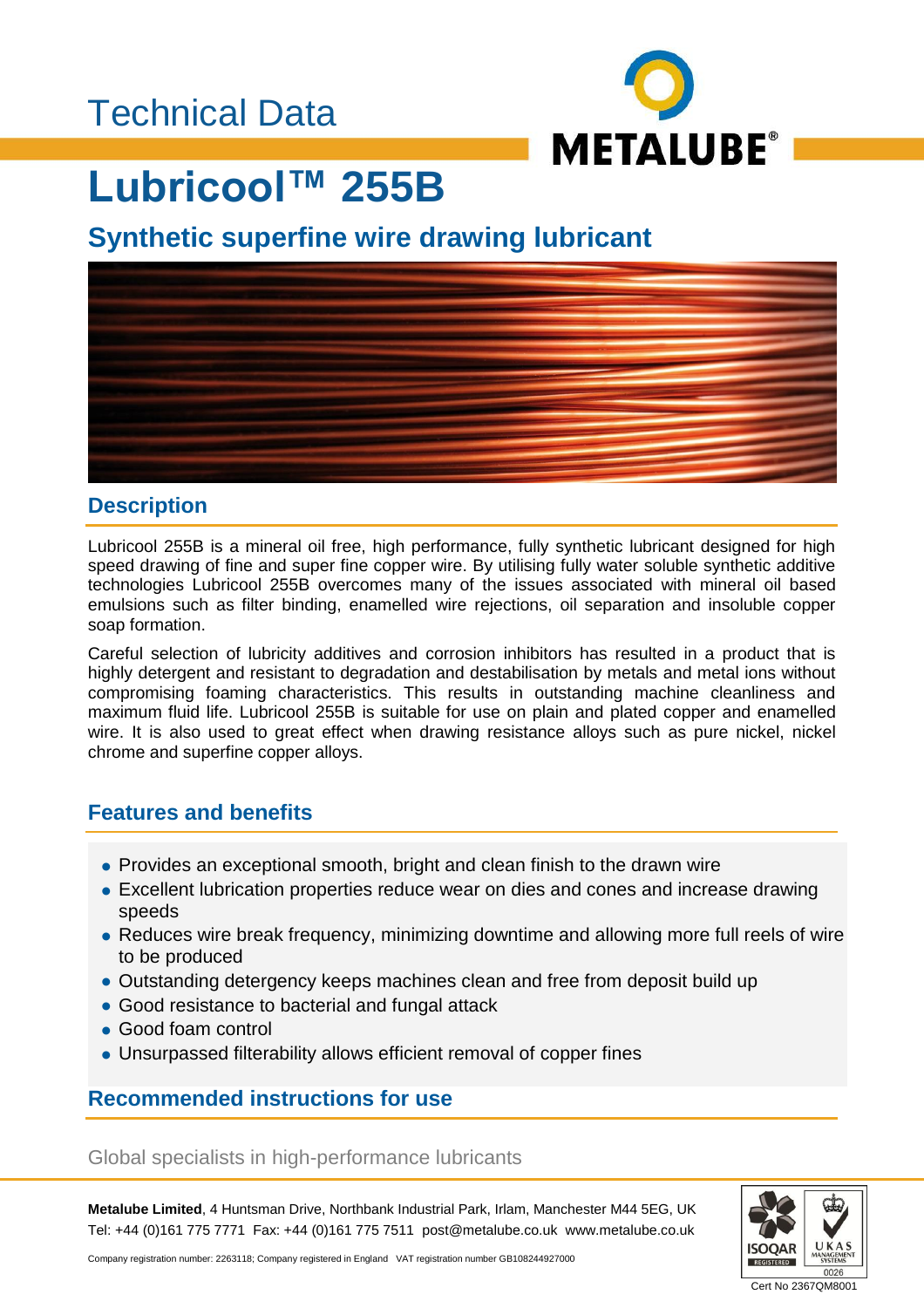## Technical Data



# **Lubricool™ 255B**

Being fully synthetic Lubricool 255B is not compatible with mineral oil based emulsions. Machines should be cleaned and flushed to remove residues of previously used lubricants.

For sensitive applications the use of deionized water is recommended. If de-ionised water is not available then make-up water should have a low salt content (conductivity <150 µS).

Lubricool 255B functions by an inverse solubility mechanism therefore bulk operating solution temperatures should be controlled to 30 - 40 °C to prevent resolubilisation problems.

To prepare a solution always add Lubricool 255B concentrate to water with adequate agitation – **never** add water to the concentrate.

For further information consult the Metalube wire drawing lubricants guide.

#### **Dilution range**

| Fine      | Maximum entry 2.00 mm      | $5 - 7%$  |
|-----------|----------------------------|-----------|
| Superfine | Finishing $0.05 - 0.15$ mm | $2 - 4\%$ |

### **Pack sizes**

Lubricool 255B is available in 1000 litre IBC, 205 litre drums or 20 litre containers.

## **Technical data (typical values)**

| <b>Property</b>                                        | <b>Test method</b> | <b>Result</b>       |
|--------------------------------------------------------|--------------------|---------------------|
| Concentrate appearance                                 | <b>MSTM1</b>       | Clear blue fluid    |
| <b>Solution appearance</b><br>(5% in de-ionised water) | MSTM <sub>9</sub>  | Clear blue solution |
| <b>Solution pH</b><br>(5% in de-ionised water)         | MSTM 18            | 9.06                |
| Density at 20°C                                        | MSTM 23            | 1.07 $g.cm^{-3}$    |
| Conductivity at 25°C<br>(5% in de-ionised water)       | MSTM 34            | $1000 \mu S$        |

#### Global specialists in high-performance lubricants

**Metalube Limited**, 4 Huntsman Drive, Northbank Industrial Park, Irlam, Manchester M44 5EG, UK Tel: +44 (0)161 775 7771 Fax: +44 (0)161 775 7511 post@metalube.co.uk www.metalube.co.uk



Company registration number: 2263118; Company registered in England VAT registration number GB108244927000

Cert No 2367QM8001